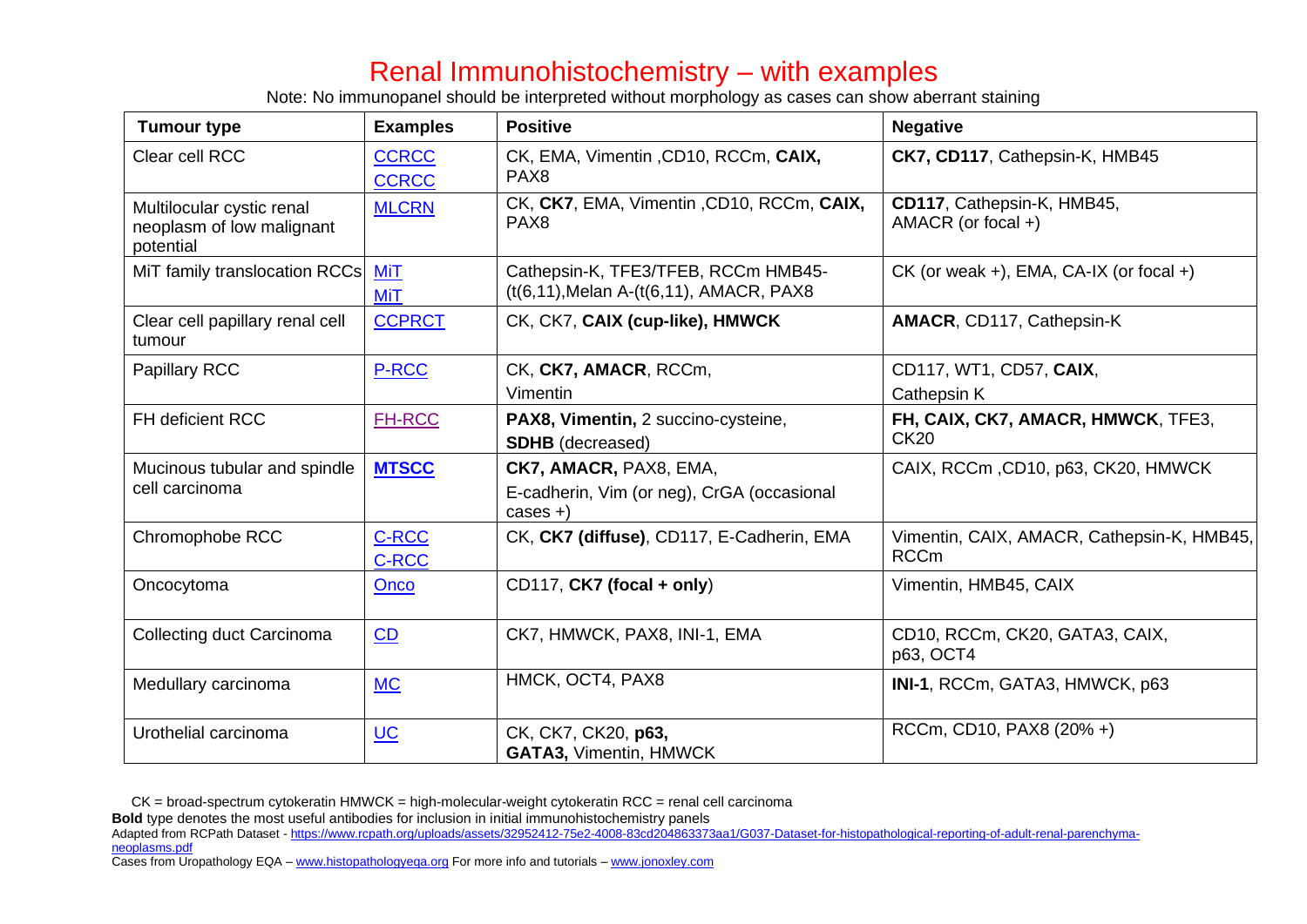## Renal Immunohistochemistry – with examples

Note: No immunopanel should be interpreted without morphology as cases can show aberrant staining

| Tumour type                                  | <b>Examples</b>        | <b>Positive</b>                                     | <b>Negative</b>                                 |
|----------------------------------------------|------------------------|-----------------------------------------------------|-------------------------------------------------|
| Succinate-dehydrogenase<br>deficient RCC     | <b>SDH</b>             | PAX8, CK (focal) EMA                                | CK7, CAIX, RCC, CD117, Vimentin, SDHB           |
| <b>Tubulocystic RCC</b>                      | <b>TCRCC</b>           | CK, CK7, AMACR, Vimentin, EMA, PAX8, FH             | <b>CAIX, CD117,</b>                             |
| Acquired cystic disease -<br>associated RCC  | <b>ACDRCC</b>          | CK, CD10, AMACR, PAX8                               | <b>CK7, EMA, CD117</b>                          |
| <b>Adult Cystic Nephroma</b>                 | $\overline{\text{CN}}$ | Stroma: SMA, ER and PR<br>Epithelium: CK, CK7, PAX8 | Cathepsin K                                     |
| Angiomyolipoma/epitheloid<br>angiomyolipoma  | <b>AML</b>             | HMB45, Melan-A, SMA,                                | CK, EMA, CK7, CA-IX, CD10, RCCm, PAX8,<br>CD117 |
| Renomedullary interstitial<br>cell tumour    | E-AML<br><b>RMICT</b>  | Cathepsin-K<br>Calponin, (Amyloid)                  | S100, CK, Desmin CD34                           |
| Paraganglioma                                | No example             | CG, Synaptophysin (S100 in sustentacular cells)     | Inhibin, CK.                                    |
| Well differentiated<br>neuroendocrine tumour | <b>WDNT</b>            | CK, Vimentin, Synaptophysin, CG, CD99               | TTF1, WT1, PAX8                                 |
| Metanephric adenoma                          | $M_A$                  | <b>WT1, CD57, S100</b>                              | AMACR, RCCm                                     |

**Bold** type denotes the most useful antibodies for inclusion in initial immunohistochemistry panels

Adapted from RCPath Dataset - [https://www.rcpath.org/uploads/assets/32952412-75e2-4008-83cd204863373aa1/G037-Dataset-for-histopathological-reporting-of-adult-renal-parenchyma](https://www.rcpath.org/uploads/assets/32952412-75e2-4008-83cd204863373aa1/G037-Dataset-for-histopathological-reporting-of-adult-renal-parenchyma-neoplasms.pdf)[neoplasms.pdf](https://www.rcpath.org/uploads/assets/32952412-75e2-4008-83cd204863373aa1/G037-Dataset-for-histopathological-reporting-of-adult-renal-parenchyma-neoplasms.pdf)

CK = broad-spectrum cytokeratin HMWCK = high-molecular-weight cytokeratin RCC = renal cell carcinoma